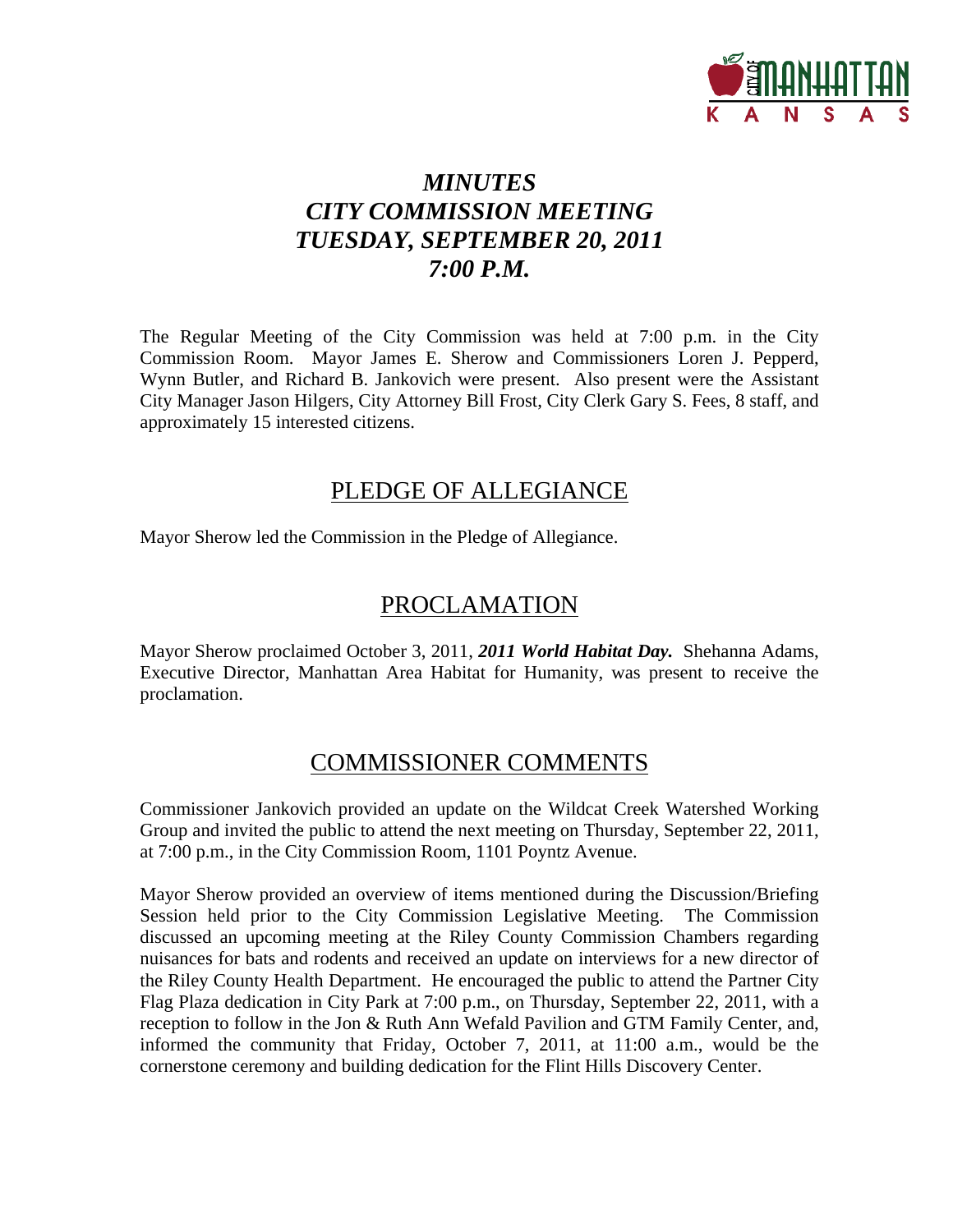**Minutes** City Commission Meeting September 20, 2011 Page 2

## CONSENT AGENDA

(\* denotes those items discussed)

#### **MINUTES**

The City Commission approved the minutes of the Regular City Commission Meeting held Tuesday, September 6, 2011.

#### **CLAIMS REGISTER NO. 2680**

The City Commission approved Claims Register No. 2680 authorizing and approving the payment of claims from August 31, 2011, to September 13, 2011, in the amount of \$4,298,898.57.

#### **LICENSE – CEREAL MALT BEVERAGE OFF-PREMISES**

The City Commission approved an annual Cereal Malt Beverage Off-Premises License for Ray's Apple Market #447, 222 N.  $6<sup>th</sup>$  Street, and Ray's Apple Market #448, 3007 Anderson Avenue.

#### **\* FINAL PLAT – BELLERIVE ADDITION**

Rob Ott, City Engineer, responded to questions from the Commission and provided clarification on the item.

The City Commission accepted the easements and rights-of-way, as shown on the Final Plat of the Bellerive Addition, generally located northwest of the intersection of Grand Mere Parkway and Heartland Drive, based on conformance with the Manhattan Urban Area Subdivision Regulations.

#### **ORDINANCE NO. 6917 – AMEND – EMERGENCY SNOW ROUTES**

The City Commission approved Ordinance No. 6917 amending Sections 31-201 through 31-205 of the Code of Ordinances regarding Emergency Snow Routes.

#### **ORDINANCE NO. 6918 – AMEND – ADDRESS NUMBERING SYSTEM**

The City Commission approved Ordinance No. 6918 amending Article VII of Chapter 30 of the Code of Ordinances concerning the address numbering system.

#### **ORDINANCE NO. 6919 – ANNEX – MARLATT AVENUE RIGHT-OF-WAY (TUTTLE CREEK BOULEVARD TO CASEMENT ROAD)**

The City Commission approved Ordinance No. 6919 annexing the Marlatt Avenue right-of-way located between Tuttle Creek Boulevard and Casement Road, as requested by the Board of Riley County Commissioners.

### **ORDINANCE NO. 6920 – MOBILE ICE CREAM VENDING OPERATIONS**

The City Commission approved Ordinance No. 6920 amending Chapter 24 relating to mobile ice cream vending operations.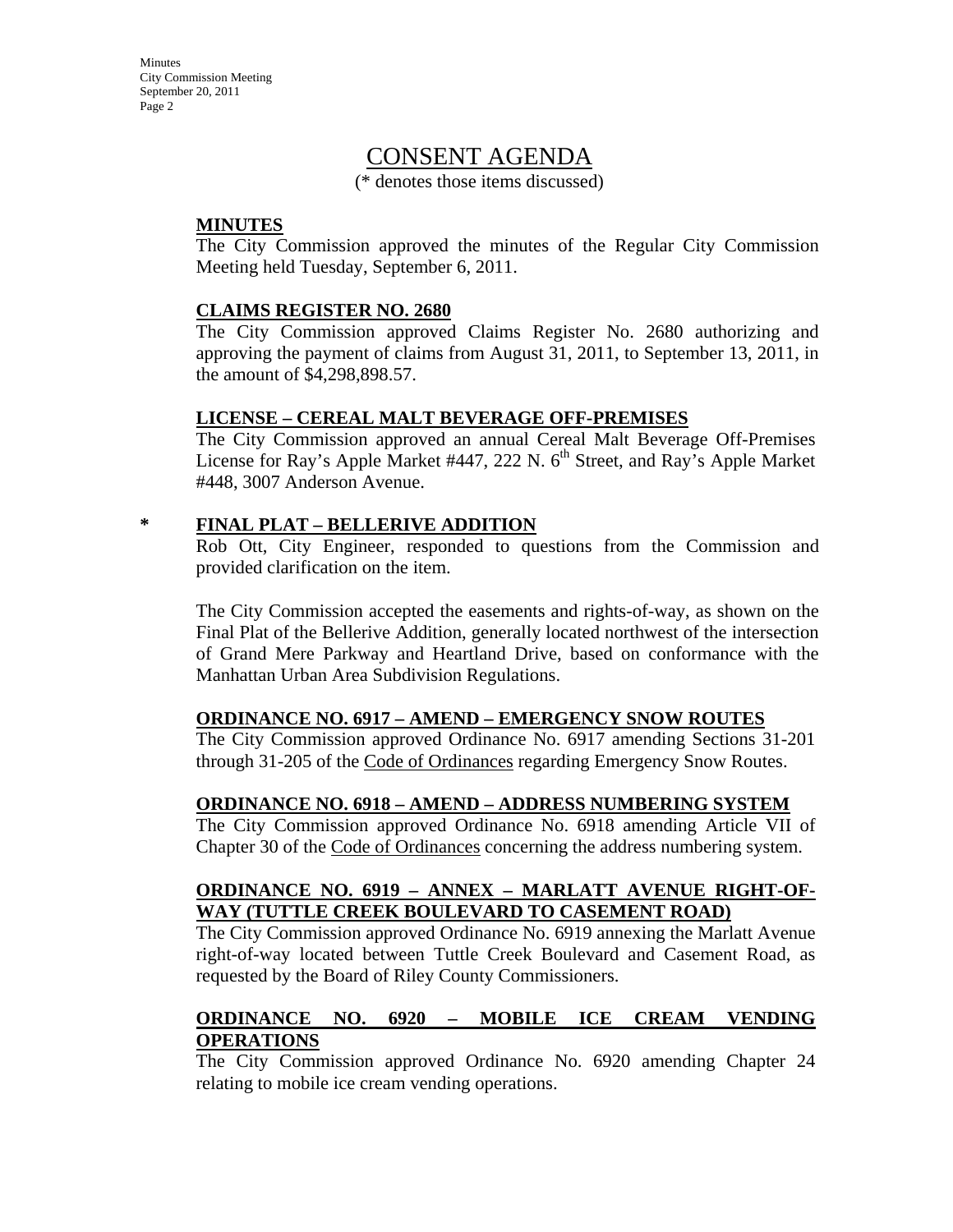# CONSENT AGENDA (*CONTINUED*)

#### **RESOLUTION NO. 092011-A – BELLERIVE ADDITION - STREET IMPROVEMENTS (ST1112)**

The City Commission found the petition sufficient and approved Resolution No. 092011-A, finding the Bellerive Addition Street Improvements (ST1112) advisable and authorizing construction.

#### **RESOLUTION NO. 092011-B – BELLERIVE ADDITION – SANITARY SEWER IMPROVEMENTS (SS1119)**

The City Commission found the petition sufficient and approved Resolution No. 092011-B, finding the Bellerive Addition Sanitary Sewer Improvements (SS1119) advisable and authorizing construction.

#### **RESOLUTION NO. 092011-C – BELLERIVE ADDITION – WATER IMPROVEMENTS (WA1113)**

The City Commission found the petition sufficient and approved Resolution No. 092011-C, finding the Bellerive Addition Water Improvements (WA1113) advisable and authorizing construction.

### **AGREEMENT – ENGINEERING SERVICES – BELLERIVE ADDITION IMPROVEMENTS (ST1112, SS1119, WA1113)**

The City Commission authorized the Mayor and City Clerk to execute an agreement with SMH Consultants, of Manhattan, Kansas, to perform professional services for Bellerive Addition Street (ST1112), Sanitary Sewer (SS1119), and Water (WA1113) Improvements.

### **CHANGE ORDER NO. 2 – K-18 SANITARY SEWER RELOCATION, PHASE III (SS0907)**

The City Commission approved Change Order No. 2 for the K-18 Sanitary Sewer Relocation Project, Phase III, (SS0907) resulting in a net increase in the amount of \$116,224.00 (+5.9%) to the contract with Wildcat Construction, of Wichita, Kansas.

#### **\* CHANGE ORDER NO. 1 – EAST MILLER RANCH SANITARY SEWER IMPROVEMENTS (SS0810)**

Commissioner Jankovich announced that he had a conflict of interest and would abstain on this item.

Rob Ott, City Engineer, responded to questions from the Commission and provided additional information on the item.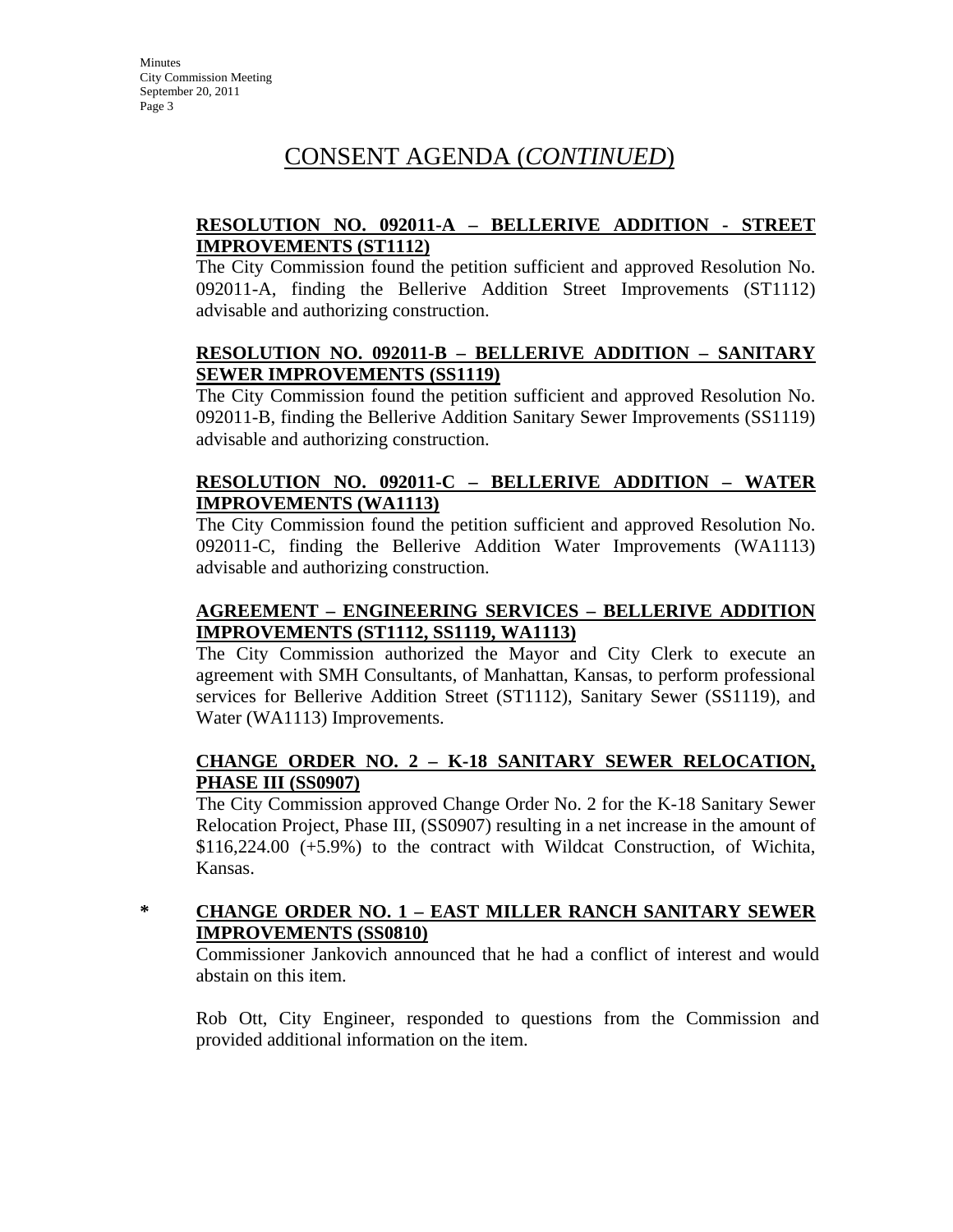# CONSENT AGENDA (*CONTINUED*)

#### **\* CHANGE ORDER NO. 1 – EAST MILLER RANCH SANITARY SEWER IMPROVEMENTS (SS0810)** *(CONTINUED)*

The City Commission approved Change Order No. 1 for the East Miller Ranch sewer project (SS0810), resulting in a net increase in the amount of \$37,838.68 (+1.9%) to the contract with Walters-Morgan Construction, of Manhattan, Kansas, to replace the Claflin Road Aerial crossing.

#### **\* CHANGE ORDER NO. 1 – AIRPORT PARKING LOT - MILL AND OVERLAY (ST1106)**

Commissioner Jankovich announced that he had a conflict of interest and would abstain on this item.

The City Commission approved Change Order No. 1 to the 2011 Mill and Overlay project (ST1106), resulting in a net increase in the amount of \$105,780.00 (+19.7%) to the contract with Shilling Construction, of Manhattan, Kansas, to provide for additional paved parking at the Manhattan Regional Airport.

### **\* CHANGE ORDER NO. 2 – AIRPORT PARKING LOT – CONCRETE PANEL REPLACEMENT (ST1105)**

The City Commission approved Change Order No. 2 to the 2011 Concrete Panel Replacement project (ST1105), resulting in a net increase in the amount of \$41,850.00 (+14.87%) to the contract with Carley Construction, of Wamego, Kansas, to provide curb and gutter for additional parking as well as sidewalk extensions at the Manhattan Regional Airport.

#### **AWARD CONTRACT – K-18 UTILITIES RELOCATION, PHASE IV (WA1106, WA1109, SS1108)**

The City Commission accepted the Engineer's Estimate in the amount of \$1,494,927.50 and awarded a construction contract in the amount of \$1,149,152.58 to Tribal Construction Company, of Grove, Oklahoma, for the K - 18 Utility Relocation Project, Phase IV [Eureka Drive (WA1106); Miller Parkway (WA1109); and Arbor Drive (SS1108)].

### **RESOLUTION NO. 092011-D – TEMPORARY NOTES – K-18 UTILITIES RELOCATION, PHASE IV (WA1106, WA1109)**

The City Commission approved Resolution No. 092011-D authorizing the issuance of temporary notes for the relocation of the water lines for the K -18 Utility Relocation Project, Phase IV [Eureka Drive (WA1106) and Miller Parkway (WA1109)]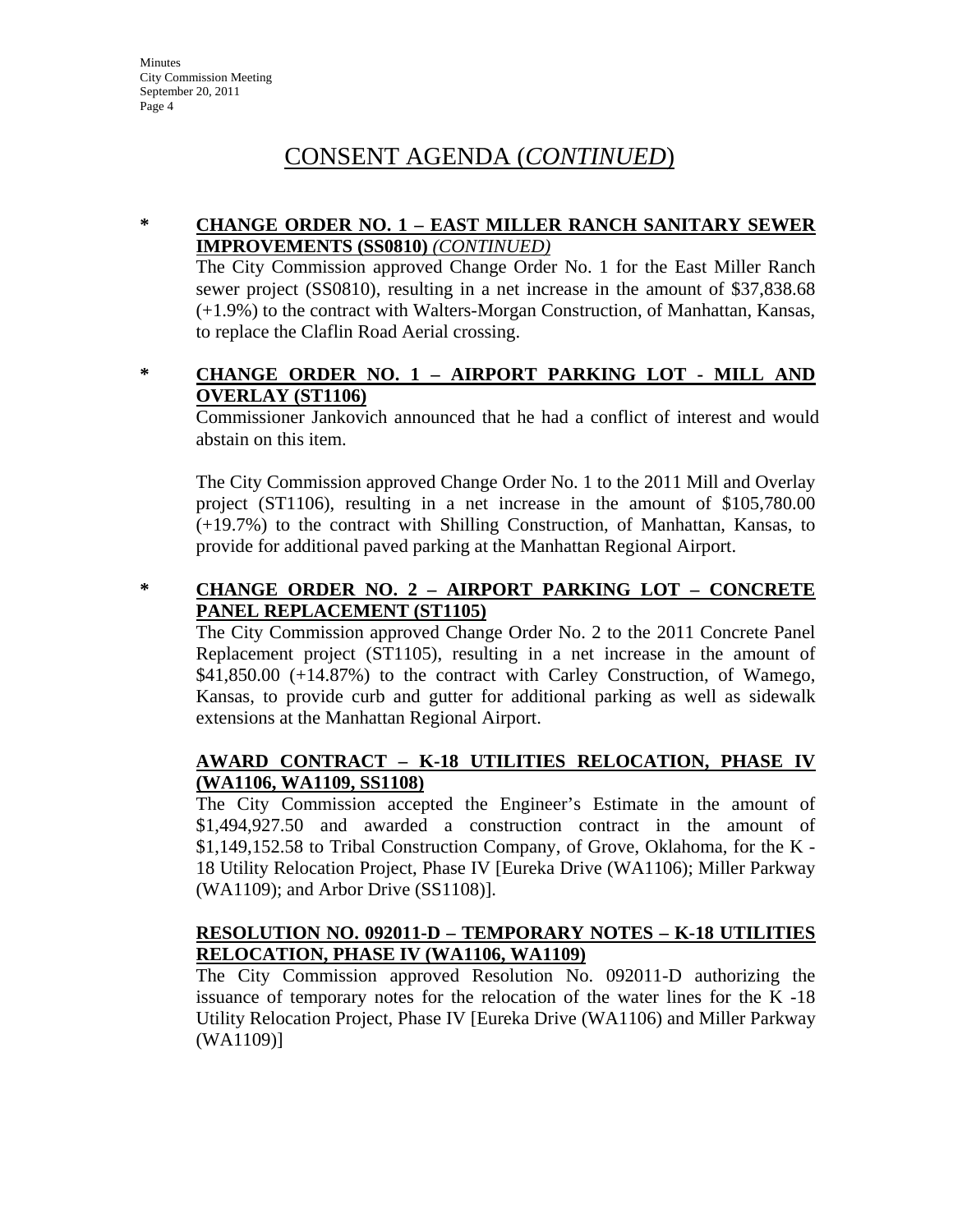# CONSENT AGENDA (*CONTINUED*)

#### **FIRST READING – TEMPORARY NOTES – K-18 UTILITIES RELOCATION, PHASE IV (SS1108)**

The City Commission approved first reading of an ordinance authorizing the issuance of temporary notes for the relocation of the wastewater lines for the K - 18 Utility Relocation Project, Phase IV [Arbor Drive (SS1108)].

#### **AWARD CONTRACT – CITY HALL HEATING, VENTILATION, AIR CONDITIONING (SP1113)**

The City Commission awarded a contract in the amount of \$36,594.00 to Thermal Comfort Air, Inc., of Manhattan, Kansas, for the upgrade of the temperature control system and facility management control system at City Hall.

#### **\* KDOT AGREEMENT – US 24/TUTTLE CREEK BOULEVARD/MANHATTAN TOWN CENTER MALL ENTRANCE INTERSECTION IMPROVEMENTS (ST1107)**

Jason Hilgers, Assistant City Manager, responded to questions from the Commission.

Rob Ott, City Engineer, provided additional information on the item and responded to questions from the Commission.

The City Commission accepted the grant offer from KDOT; authorized the Mayor to execute City-State Agreement No. 146-11 for state-aid construction reimbursement for the US-24 and Manhattan Town Center Mall Entrance Intersection Improvements (ST1107); and directed City Administration to proceed in a manner that will facilitate construction of improvements at the intersection in summer 2013.

After discussion, Commissioner Jankovich moved to approve the consent agenda, as read. Commissioner Pepperd seconded the motion. On a roll call vote, motion carried 4-0, with the exception of Item K, CHANGE ORDER NO. 1 – EAST MILLER RANCH SANITARY SEWER IMPROVEMENTS (SS0810), and Item L, CHANGE ORDER NO. 1 – AIRPORT PARKING LOT - MILL AND OVERLAY (ST1106), which carried 3-0-1, with Commissioner Jankovich abstaining from the items due to a conflict of interest.